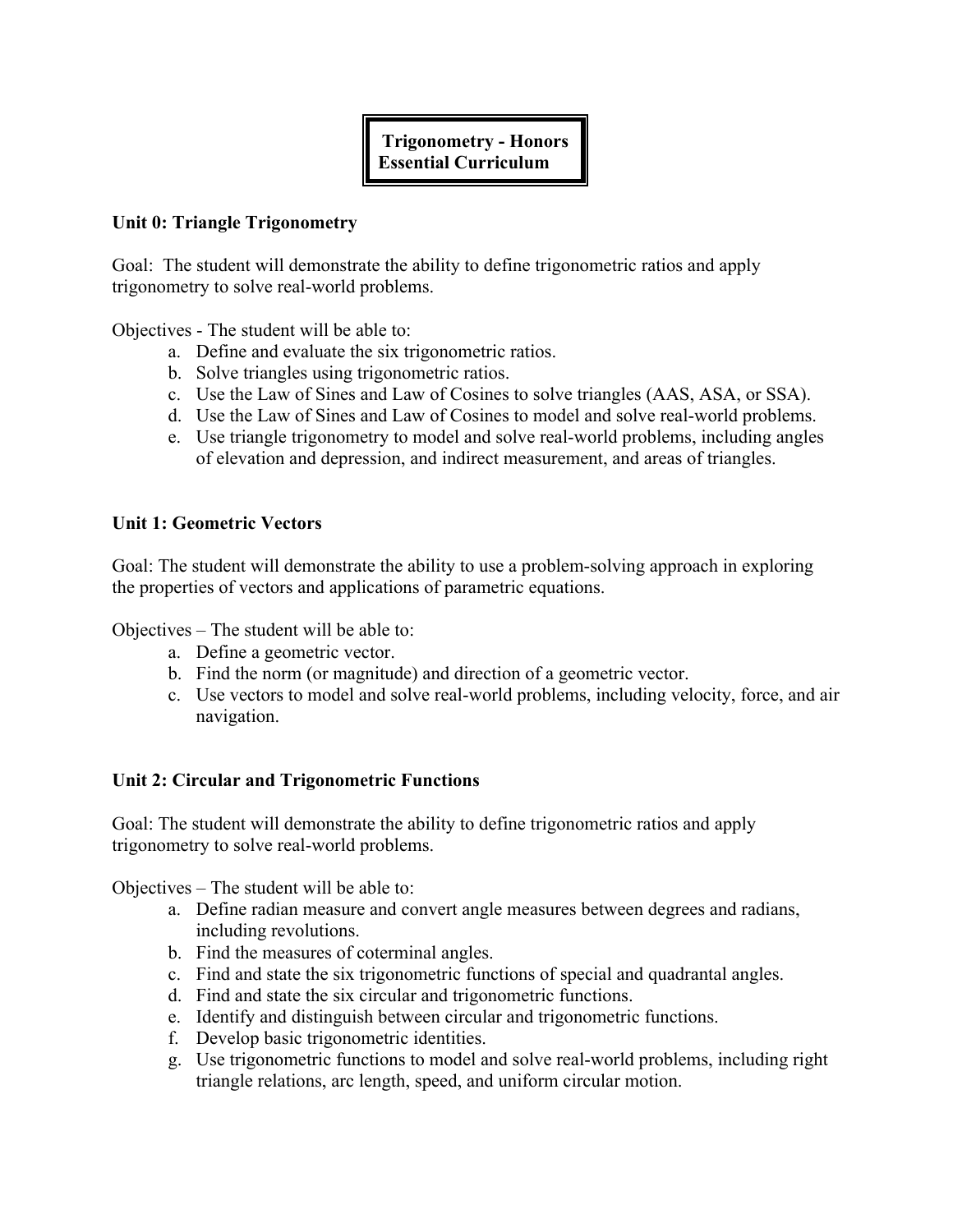## **Unit 3: Trigonometric Graphs**

Goal: The student will demonstrate the ability to sketch and analyze trigonometric graphs and apply trigonometry to solve real-world problems.

Objectives – The student will be able to:

- a. Graph the sine, cosine, and tangent functions.
- b. Identify the domain and range of a basic trigonometric function.
- c. Sketch transformations of the sine, cosine, and tangent graphs.
- d. Sketch the cosecant, secant, and cotangent functions and their transformations.
- e. Identify and sketch the period, amplitude (if any), phase shift, zeroes, and vertical asymptotes (if any) of the six trigonometric functions.
- f. Use trigonometric graphs to model and solve real-world problems.

## **Unit 4: Inverse Circular and Trigonometric Functions**

Goal: The student will demonstrate the ability to investigate and apply inverse circular and inverse trigonometric functions in order to prove basic identities.

Objectives – The student will be able to:

- a. Define the domain and range of the inverse circular functions.
- b. Evaluate the inverse circular functions.
- c. Define the domain and range of the inverse trigonometric functions and sketch the graph.
- d. Evaluate the inverse trigonometric functions.
- e. Use inverse functions to model and solve real-world problems.

## **Unit 5: Trigonometric Equations and Identities**

Goal: The student will demonstrate the ability to solve trigonometric equations, prove and apply trigonometric identities.

Objectives – The student will be able to:

- a. Apply strategies to prove identities, including Pythagorean, and even and odd identities.
- b. Verify trigonometric identities graphically.
- c. Use the addition and subtraction identities for sine, cosine, and tangent functions.
- d. Use the double-angle and half-angle identities.
- e. Use identities to solve trigonometric equations.
- f. Solve trigonometric equations graphically and algebraically.